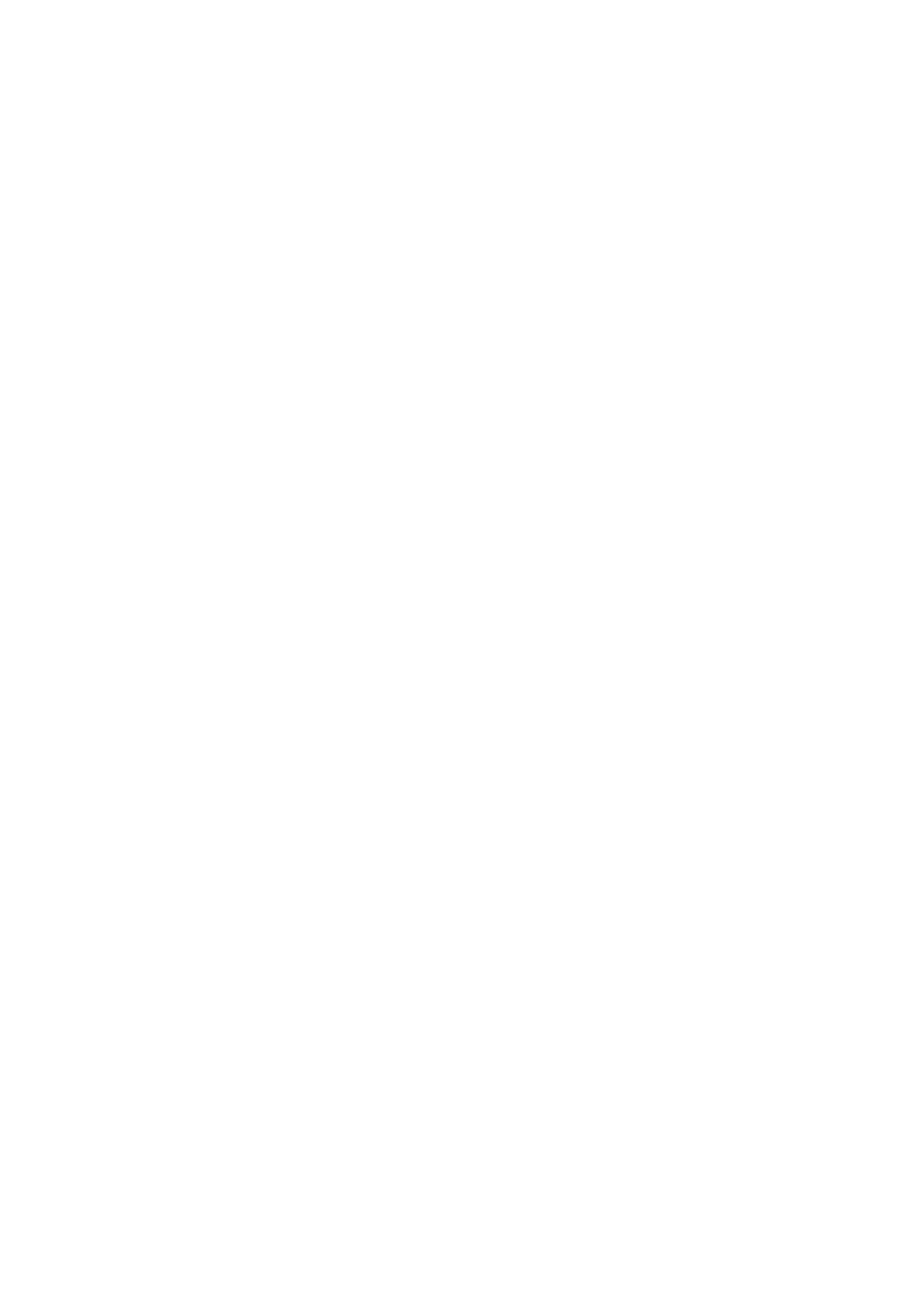<u>.</u>

### **I. RATIONALE FOR AND PURPOSE OF DOCUMENT**

1. During 2009, ways to make the Committee on World Food Security (CFS) a more effective body to combat food insecurity and malnutrition were agreed to and widely supported. The new CFS offers opportunities for a wider range of national and regional stakeholders to play a more prominent role in combating hunger and food insecurity. By virtue of their prominence within regions and their anticipated enhanced governance role as provided for in the Immediate Plan of Action (IPA) for FAO renewal, it is considered opportune for FAO Regional Conferences (RCs) to consider how they could contribute more effectively to national, regional and global food security and its governance, and to identify priority areas for action, within the framework of the reformed CFS.

2. The purpose of this document is to assist RC participants to address this important issue which has been included as discussion item in the provisional agendas of all RCs. The document briefly outlines the main features of the reformed CFS and suggests possible roles that FAO RCs could play in order to maximize benefits to countries in the region.

### **II. REASONS FOR REFORMING THE COMMITTEE ON WORLD FOOD SECURITY**

3. Faced with rapidly rising hunger and weak synergy and coordination in the governance of world food security, Member Nations of the CFS agreed to embark on a profound reform of the Committee to strengthen it considerably so that it can fully play its vital role especially to coordinate expertise and action in the fight against hunger and food and nutrition insecurity.

4. Wide-ranging reforms of the CFS were agreed to unanimously by its members at its  $35<sup>th</sup>$ session in October 2009 and subsequently approved in November 2009 by the 36<sup>th</sup> session of the FAO Conference. In addition, the reforms were endorsed by the Heads of State and Governments in November 2009 at the World Summit on Food Security who committed to "fully implement the reform of the CFS" as one of the four strategic goals of the Summit.

## **III. KEY FEATURES OF THE REFORM<sup>[1](#page-2-0)</sup>**

5. As a central component of the evolving Global Partnership for Agriculture, Food Security and Nutrition, the reformed CFS will constitute the foremost inclusive international and intergovernmental platform for a broad range of committed stakeholders to work together in a coordinated manner and in support of country-led processes towards the elimination of hunger and ensuring food security and nutrition for all human beings. The CFS will strive for a world free from hunger where countries implement the "Voluntary guidelines for the progressive realization of the right to adequate food in the context of national food security".

6. Implementation of the CFS' new roles will be carried out in two phases. Phase I will include coordination at global level, policy convergence, and support and advice to countries and regions. In Phase II, CFS will gradually take on additional roles such as coordination at national and regional levels, promote accountability and share best practices at all levels, and develop a global strategic framework for food security and nutrition.

### *3.1. Inclusiveness*

7. The new CFS will be composed of members, participants and observers and will seek to achieve a balance between inclusiveness and effectiveness. Its composition will ensure that the voices of all relevant stakeholders – particularly those most affected by food insecurity - are heard.

<span id="page-2-0"></span><sup>&</sup>lt;sup>1</sup> Detailed features of the reform can be found in the CFS document CFS:2009/2 Rev.2 (accessible at ftp://ftp.fao.org/docrep/fao/meeting/017/k6023e4.pdf).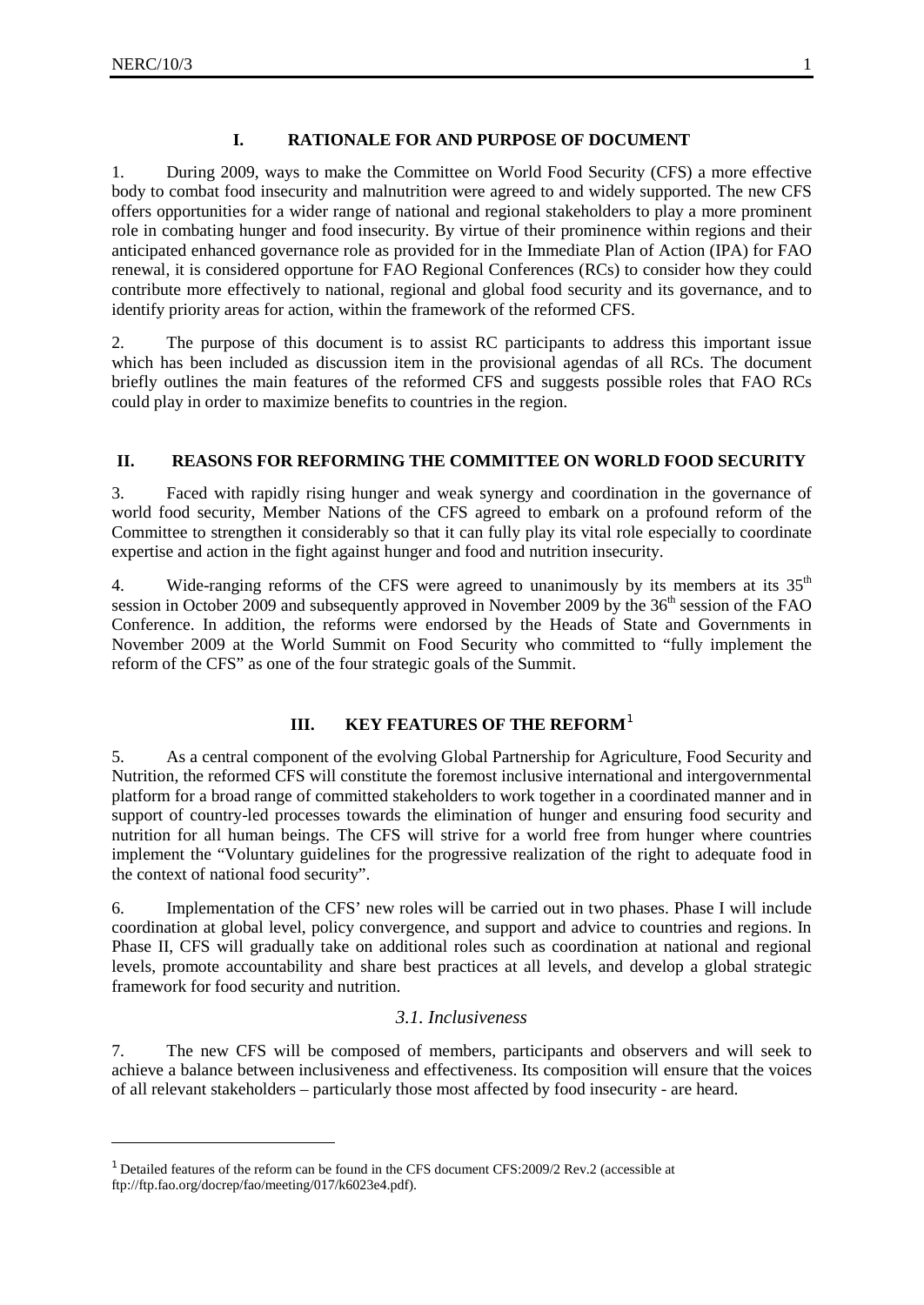8. Membership of the Committee is open to all Members of FAO, WFP or IFAD, or nonmember States of FAO that are member States of the United Nations. The Committee is open to participants from the following categories of organizations and entities, i) UN agencies and bodies with a specific mandate in food security and nutrition, ii) civil society and non-governmental organizations and their networks with strong relevance to food security and nutrition, iii) international agricultural research systems, iv) international and regional financial institutions, and v) representatives of private sector associations and philanthropic foundations. The Committee or its Bureau may invite other interested organizations relevant to its work to observe entire sessions or for specific agenda items.

9. While governments are the only voting members, participants take part in the work of the Committee with the right to intervene in plenary and breakout discussions to contribute to the preparation of meeting documents and agendas, submit and present documents and formal proposals, and interact with the Bureau during intersessional periods.

#### *3.2. Intersessional activities*

10. The overall CFS includes not only an annual global meeting, but also a series of intersessional activities at various levels, including within regions. Coordination among actors and levels between plenary sessions will be facilitated by the CFS Bureau which, composed of a Chairperson and twelve members from the various regions, represents the broader membership of the CFS during such periods.

11. The Bureau, will establish an Advisory Group composed of representatives of FAO, WFP and IFAD and other non-Member CFS participants. The function of the Advisory Group is to provide input to the Bureau regarding the range of tasks which the CFS Plenary has instructed it to perform.

### *3.3. High Level Panel of Experts on Food Security and Nutrition*

12. In line with efforts to revitalize the CFS, members called for the regular inclusion of structured food security and nutrition-related expertise to better inform its sessions and support members and other stakeholders in designing strategies and programmes to address food insecurity. A High Level Panel of Experts (HLPE) on Food Security and Nutrition is being established with this purpose in mind.

13. The HLPE will: i) assess and analyze the current state of food security and nutrition and its underlying causes; ii) provide scientific and knowledge-based analysis and advice on specific policyrelevant issues, utilizing existing high quality research, data and technical studies; and iii) identify emerging issues and help the CFS and its members prioritize future actions and attentions on key focal areas. The HLPE will be composed of a Steering Committee and a subsidiary network of food security and nutrition experts organized on the basis of ad hoc project teams.

### *3.4. Secretariat*

14. There should be a small, permanent CFS Secretariat located in FAO Rome. For the biennium 2010-2011, the Secretariat will be headed by a Secretary from FAO and include staff from the other UN Rome-based agencies (WFP and IFAD). Its task will be to assist the Plenary, the Bureau and Advisory Group, and the High Level Panel of Experts in their work.

15. Further arrangements regarding the Secretary, including possible rotation among the three Rome-based agencies, and the inclusion in the Secretariat of other UN entities directly concerned with food security and nutrition should be decided by the CFS Plenary in 2011.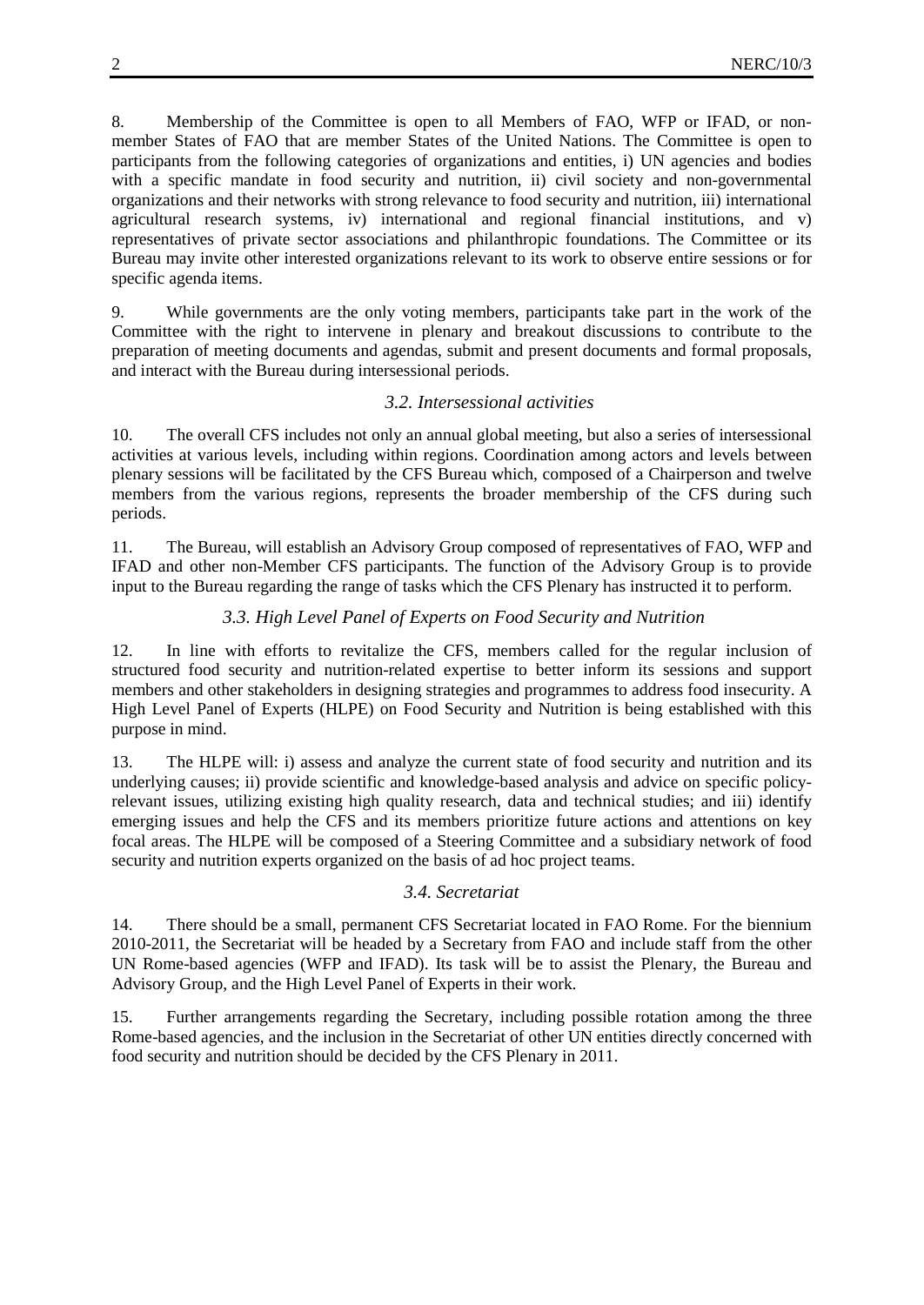#### **IV. STATUS OF THE CFS REFORM**

16. To date the CFS Bureau has focused on setting up the structures and procedures agreed under the reform plan.

17. Terms of reference and structure of the Advisory Group have been approved by the Bureau. There will be thirteen members from five different categories whose membership for this biennium has been agreed as follows:

- i) UN Organizations and Bodies (5): IFAD, WFP, FAO, HLTF, Special Rapporteur on the Right to Food;
- ii) CSOs/NGOs (4): Representatives of participating organizations to be proposed by NGOs/CSOs as an interim solution until a global mechanism is established;
- iii) International Agricultural Research Bodies (1): Bioversity;
- iv) International Financial and Trade Institutions (1): World Bank;
- v) Private sector/philanthropic Foundations (2): International Agri-food Network; Bill and Melinda Gates Foundations.

18. Rules and procedures of the HLPE have been approved. Nominations for possible experts in various food security fields have been called for.

19. In accordance with the reform document, CSOs are autonomously preparing a proposal for a global mechanism to facilitate their engagement with the CFS at all levels. This global mechanism for food security and nutrition will function as a facilitating body for CSO consultation and participation in the CFS, including at regional level.

20. Discussion has started regarding possible CFS agenda topics and the format for the 36th Session which will be held from 11-14 October 2010.

21. The CFS has a new, improved web site which features on the FAO home page and links to the CFS page have also been included on IFAD's and WFP's web sites.

#### **V. ROLE OF FAO REGIONAL CONFERENCES**

22. As indicated in the CFS reform document (para. 23):

"It is crucial that the work of the CFS is based on the reality on the ground. It will be fundamental for the CFS, through its Bureau and Advisory Group, to nurture and maintain linkages with different actors at regional, sub regional and local levels to ensure ongoing, two way exchange of information among these stakeholders during intersessional periods. This will ensure that at its annual sessions the Plenary is made aware of latest developments on the ground, and that, conversely, results of the deliberations of the Plenary are widely disseminated at regional, sub-regional and country as well as global levels. Existing linkages should be strengthened, such as through the FAO Regional Conferences, and other regional and sub-regional bodies dealing with food security and nutrition related issues."

23. Paragraphs 24-28 of the CFS reform document suggest ways in which Member Nations may, at their discretion, advance food security and nutrition at national and local levels by constituting or strengthening multi-disciplinary national mechanisms including all key stakeholders (see Annex 1). These suggestions also apply to the regional level. Such measures would not only improve the effectiveness of regional bodies to address food security matters; they would also help the reformed CFS perform its overall role of facilitating a coherent multi-level approach to effectively address food insecurity and malnutrition.

24. While these suggestions apply to all regional bodies, this document focuses on how FAO RCs could contribute more effectively to national, regional and global food security and its governance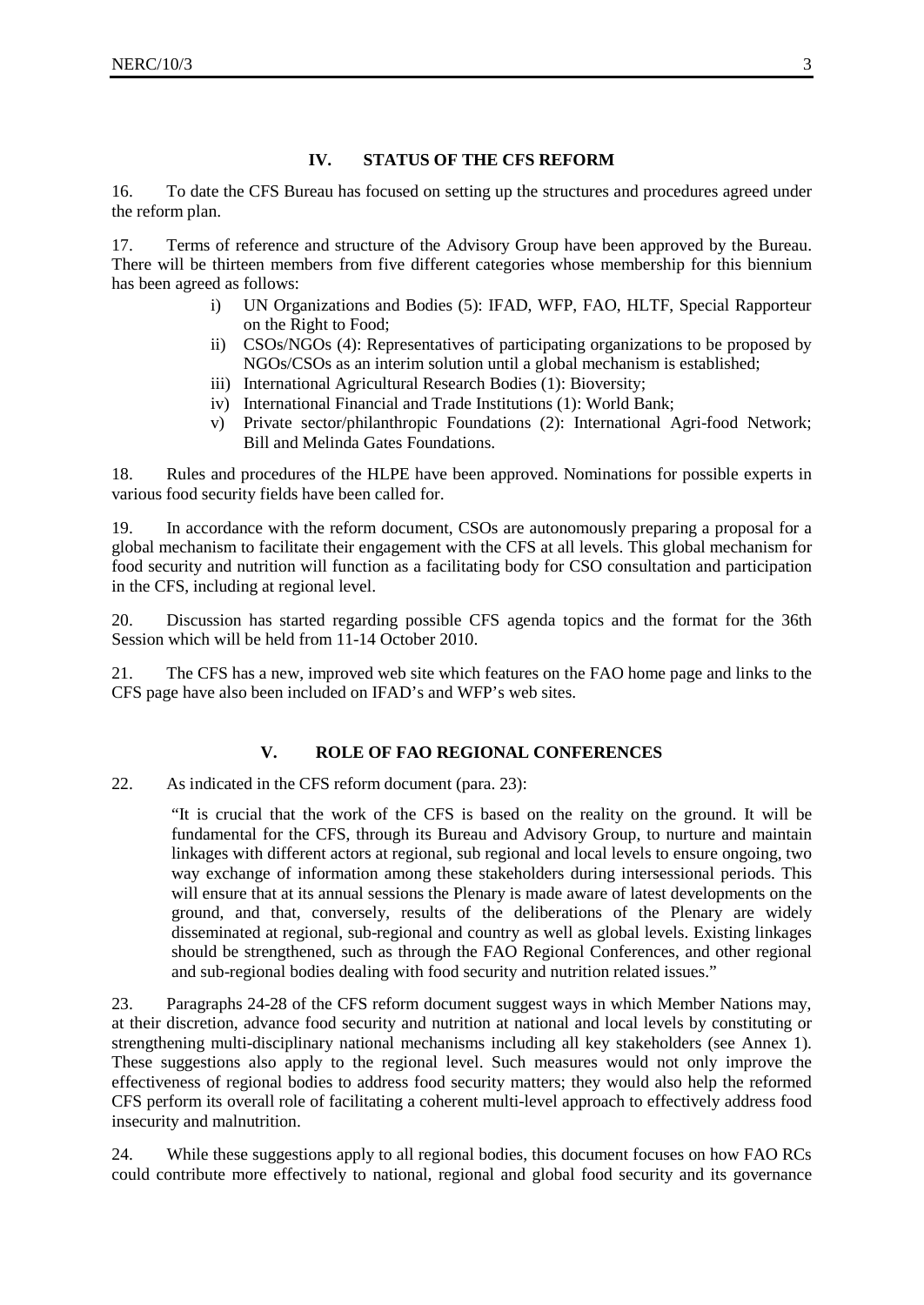within the framework of the reformed CFS and how they can strengthen the work of the Committee at the regional level.

25. Given the importance of national and regional considerations to fighting hunger and malnutrition, regional bodies such as RCs are thus vital to food security governance. They are also fundamentally important for the new CFS which has been reformed to address the need for improved food security governance at all levels through better coordination, greater inclusiveness, and stronger linkages to the field. In this regard, RCs may wish to consider performing all or some of the following functions and address ways to strengthen their ability to do this.

- Take stock of country and regional initiatives directed at improving food security coordination with a view to encouraging convergence and avoiding duplication among such initiatives;
- Improve the sharing of information on food security and nutrition policies and programmes undertaken by national and regional stakeholders by reviewing them periodically in a document to be discussed by RCs;
- Inform the CFS Plenary about successes achieved as well as the challenges and needs to reduce hunger and malnutrition in their respective regions;
- Disseminate CFS conclusions and recommendations at regional and national levels.

26. With a view to performing the above functions more effectively within the context of the reformed CFS, RCs may wish to consider and encourage discussion during their regular agendas on how to build an appropriate regional multi-stakeholder mechanisms to promote food security in the region. Such discussions could be held as a regular standard agenda item. In this case, RCs may wish, as with the CFS Plenary, to invite relevant non-voting members of RCs to participate in debates and contribute to the work of RCs when dealing with CFS matters. Participants and observers could include relevant regional organizations and networks and regional development institutions (e.g. United Nations Country Teams, UN Resident Coordinators, donors with relevant work in the region, Regional Integration bodies, National Alliances against Hunger, CSOs and NGOs, including national and regional food security thematic groups, civil society networks participating in national food security thematic groups, civil society networks participating in national food security councils and farmers' organizations as well as private sector associations). In accordance with the aim to strengthen food security governance, RCs may, furthermore, wish to consider devoting a substantial part of their agenda to address CFS related matters.

27. Should there be insufficient time to prepare for and hold the type of discussion outlined above at the plenary, debates could be held during parallel or side events, the outcomes of which would be reported to the Ministerial Segment of the RCs.

28. RCs meet biannually in non-Conference years while the CFS has an annual cycle. However, the CFS is now an ongoing process involving two-way exchange between national, regional and international levels through the CFS Plenary, its Bureau and the Advisory Group during intersessional periods. In order to facilitate regular interaction between RCs held biannually, and the different bodies of the CFS, RCs may wish to consider establishing an "ad hoc steering group" to help operationalize a multi-stakeholder mechanism as suggested in paragraph 26 of the present document. In this case, the mandate and possible composition of the "ad hoc steering group" should be considered. How and with what bodies such a mechanism would interact at national, regional and international levels, should also be considered.

29. The following proposals are offered in this regard for consideration by the membership:

- a) RCs may wish to establish a representative "ad hoc steering group" to remain in touch with the CFS Bureau and Secretariat with a view to develop the multi-stakeholder mechanism and to propose regional inputs to the CFS agenda including suggestions for work to be undertaken by the HLPE;
- b) Depending on regional circumstances, the "ad hoc steering group" could include a limited number of countries from the region, FAO representatives, other regional UN representatives, representatives of intergovernmental regional organizations, and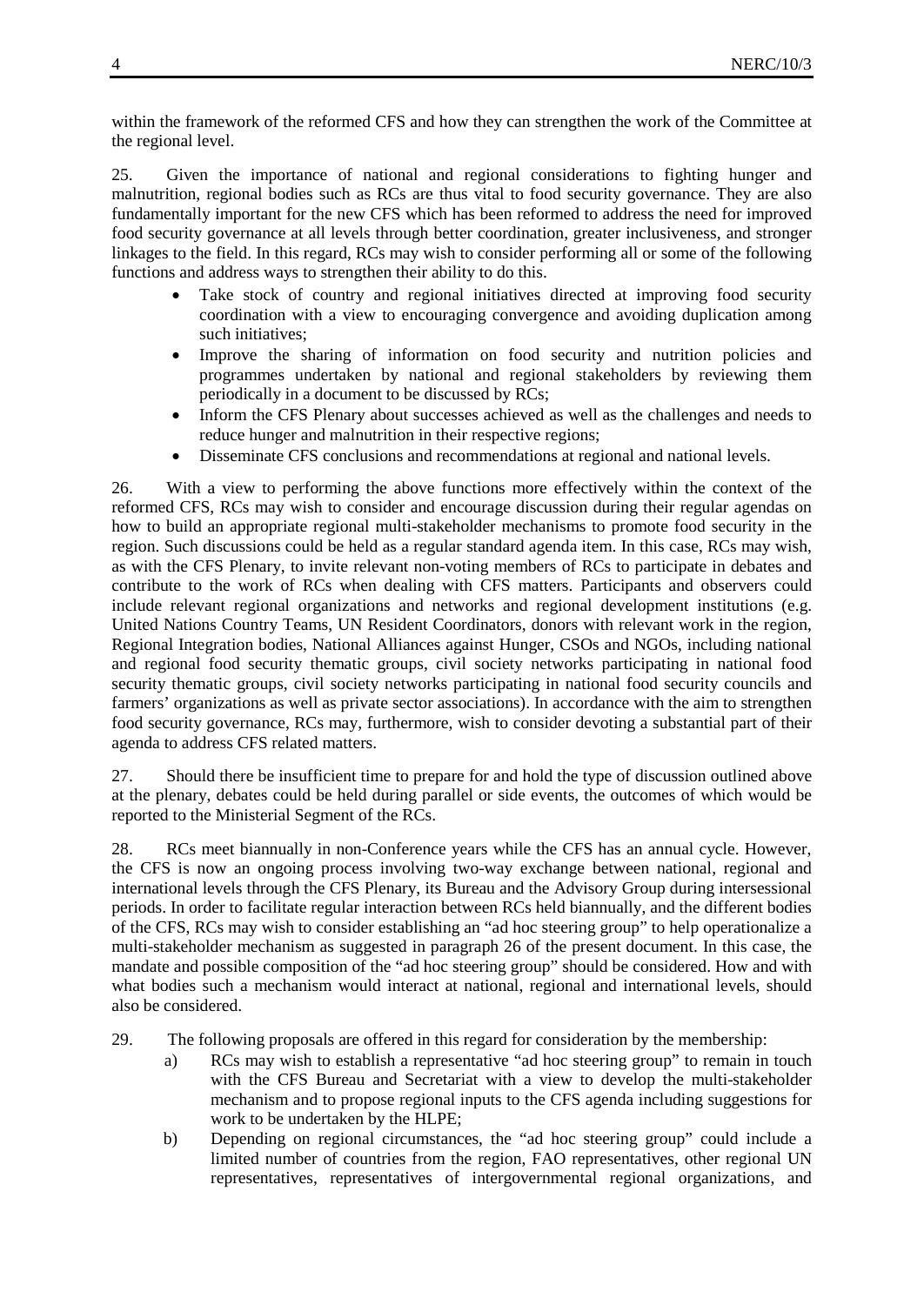representatives of civil society and the private sector. This mechanism could follow the example used for the CFS Advisory Group, which has an equal number of non-country representatives as there are member countries on the Bureau.

- c) In the years when there are no Regional Conferences, provisions should be made for a meeting of the "ad hoc steering group", with the participation of any other member country from the region or relevant regional actor participating in the CFS part of the Regional Conference, to take stock of progress made, advance any outstanding matters, and make contribution to the draft agenda of the CFS session of that year.
- d) RCs may also wish to discuss the establishment of a technical focal point to provide operational support to the work of the "ad hoc steering group".

30. RCs may wish to periodically review their functions and working mechanisms and procedures as the CFS gradually takes on additional roles in the future.